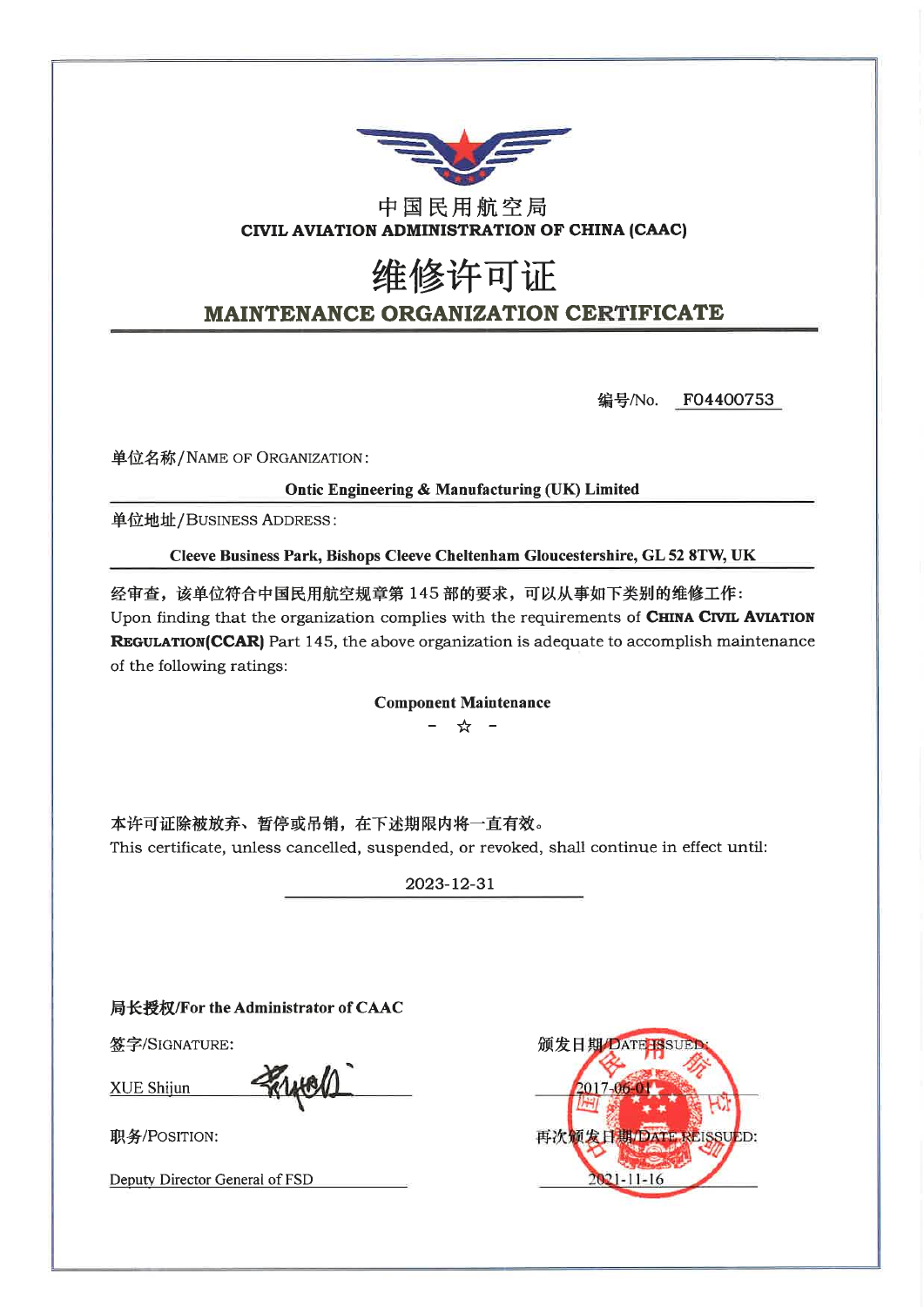

### 中国民用航空局 CIVIL AVIATION ADMINISTRATION OF CHINA (CAAC)

# 许可维修项目 **LIMITATION OF MAINTENANCE ITEMS**

#### 限定/LIMITATION:

对第 F04400753 号许可证所列维修类别限定如下地点和项目:

Location and items set forth on Maintenance Organization Certificate No. F04400753 is/are limited to the following:

#### **LOCATION: Cheltenham**

**Inspection, Repair and Modification of following Components:** Fuel (ATA-28): Limit to 2840ACFT Fuel Indicating System; 2841Fuel Quantity Indicator.

☆

#### 局长授权/For the Administrator of CAAC

签字/SIGNATURE:

XUE Shijun

worr

职务/POSITION:

Deputy Director General of FSD

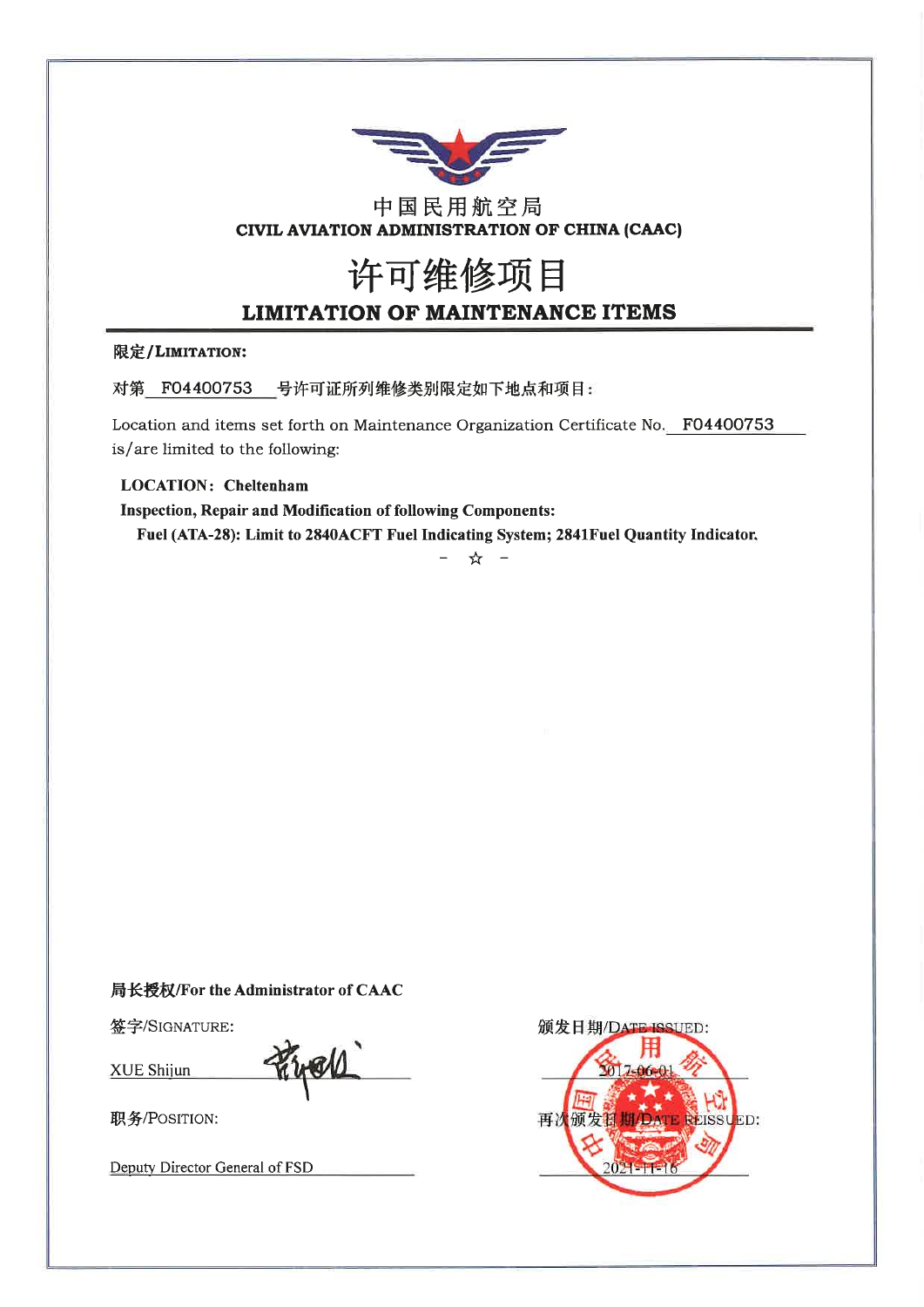

QC-130A Page 1 of 8

### **CAAC Capability List**

**Jan 18th, 2021**

| Item         | <b>Part Number</b> | <b>Description</b>    | <b>JASC</b> | <b>ATA</b>     | <b>OEM</b>   | <b>Maintenance</b>        | <b>Technical</b> | <b>Major</b>     | <b>Remark</b>      |
|--------------|--------------------|-----------------------|-------------|----------------|--------------|---------------------------|------------------|------------------|--------------------|
|              |                    |                       | Code        | <b>Chapter</b> |              | function                  | <b>Data</b>      | <b>Equipment</b> |                    |
| 1            | 0320KPU01          | <b>Fuel Qty</b>       | 2840        | 28-47-65       | <b>Ontic</b> | <b>Inspection / Test,</b> | <b>OEM</b>       | 0494KYY04        | <b>Main Unit -</b> |
|              |                    | <b>Processor Unit</b> |             |                |              | Repair,                   | <b>CMM</b>       | <b>Pat Rig</b>   | <b>B777</b>        |
|              |                    |                       |             |                |              | <b>Modification</b>       |                  |                  |                    |
| 1            | KPUA443            | Power Hold Up         | 2840        | 28-47-65       | Ontic        | Inspection / Test,        | <b>OEM</b>       | 0494KYY04        | Sub assembly       |
|              |                    | Module                |             |                |              | Repair, Modification      | <b>CMM</b>       | Pat Rig          |                    |
| 1            | KPUA430            | Power Hold Up         | 2840        | 28-47-65       | Ontic        | Inspection / Test,        | <b>OEM</b>       | 0494KYY04        | Sub assembly       |
|              |                    | Module                |             |                |              | Repair, Modification      | <b>CMM</b>       | Pat Rig          |                    |
| $\mathbf{1}$ | KPUA340            | <b>Current Limit</b>  | 2840        | 28-47-65       | Ontic        | Inspection / Test,        | <b>OEM</b>       | 0494KYY04        | Sub assembly       |
|              |                    | Module                |             |                |              | Repair, Modification      | <b>CMM</b>       | Pat Rig          |                    |
| $\mathbf{1}$ | <b>KPUA1802-1</b>  | <b>Current Limit</b>  | 2840        | 28-47-65       | Ontic        | Inspection / Test,        | <b>OEM</b>       | 0494KYY04        | Sub assembly       |
|              |                    | Module                |             |                |              | Repair, Modification      | <b>CMM</b>       | Pat Rig          |                    |
| 1            | KPUA452            | Data Contractor       | 2840        | 28-47-65       | Ontic        | Inspection / Test,        | <b>OEM</b>       | 0494KYY04        | Sub assembly       |
|              |                    | Module                |             |                |              | Repair, Modification      | <b>CMM</b>       | Pat Rig          |                    |
|              | <b>KPUA452-1</b>   | Data Contractor       | 2840        | 28-47-65       | Ontic        | Inspection / Test,        | <b>OEM</b>       | 0494KYY04        | Sub assembly       |
|              |                    | Module                |             |                |              | Repair, Modification      | <b>CMM</b>       | Pat Rig          |                    |
| $\mathbf{1}$ | KPUA475            | Data Contractor       | 2840        | 28-47-65       | Ontic        | Inspection / Test,        | <b>OEM</b>       | 0494KYY04        | Sub assembly       |
|              |                    | Module                |             |                |              | Repair, Modification      | <b>CMM</b>       | Pat Rig          |                    |
| $\mathbf{1}$ | KPUA476            | <b>CPU Module</b>     | 2840        | 28-47-65       | Ontic        | Inspection / Test,        | <b>OEM</b>       | 0494KYY04        | Sub assembly       |
|              |                    |                       |             |                |              | Repair, Modification      | <b>CMM</b>       | Pat Rig          |                    |
| 1            | KPUA480            | <b>CPU Module</b>     | 2840        | 28-47-65       | Ontic        | Inspection / Test,        | <b>OEM</b>       | 0494KYY04        | Sub assembly       |
|              |                    |                       |             |                |              | Repair, Modification      | <b>CMM</b>       | Pat Rig          |                    |
| 1            | KPUA474            | <b>Arinc Module</b>   | 2840        | 28-47-65       | Ontic        | Inspection / Test,        | <b>OEM</b>       | 0494KYY04        | Sub assembly       |
|              |                    |                       |             |                |              | Repair, Modification      | <b>CMM</b>       | Pat Rig          |                    |
| $\mathbf{1}$ | KPUA481            | <b>Arinc Module</b>   | 2840        | 28-47-65       | Ontic        | Inspection / Test,        | <b>OEM</b>       | 0494KYY04        | Sub assembly       |
|              |                    |                       |             |                |              | Repair, Modification      | <b>CMM</b>       | Pat Rig          |                    |
| $\mathbf{1}$ | KPUA429AB          | Data Concentrator     | 2840        | 28-47-65       | Ontic        | Inspection / Test,        | <b>OEM</b>       | 0494KYY04        | Sub assembly       |
|              |                    | Module                |             |                |              | Repair, Modification      | <b>CMM</b>       | Pat Rig          |                    |
| 1            | KPUA429BRS588      | Data Concentrator     | 2840        | 28-47-65       | Ontic        | Inspection / Test,        | <b>OEM</b>       | 0494KYY04        | Sub assembly       |
|              |                    | Module                |             |                |              | Repair, Modification      | <b>CMM</b>       | Pat Rig          |                    |

UNCONTROLLED WHEN PRINTED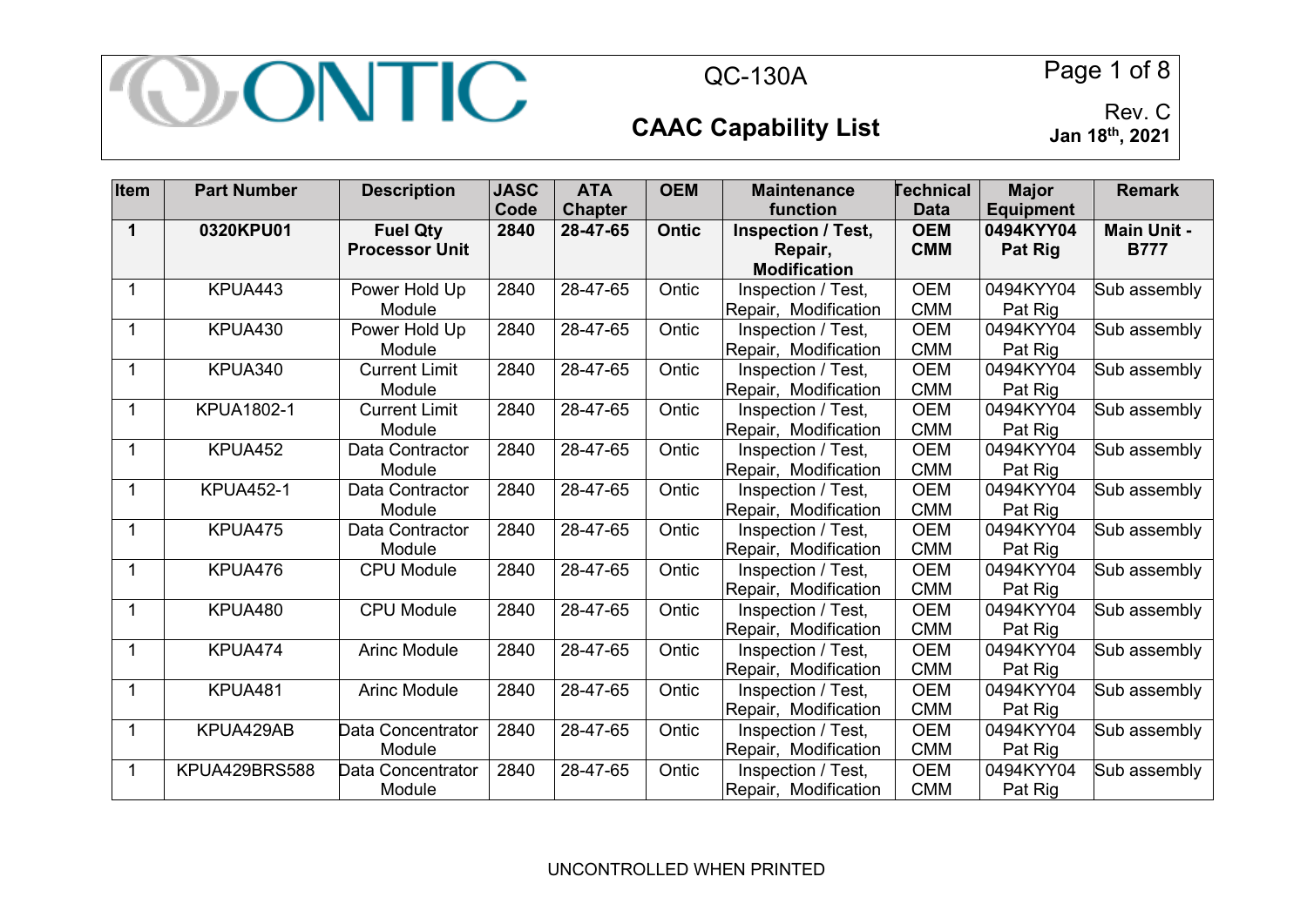

QC-130A Page 2 of 8

### **CAAC Capability List**

| <b>Item</b> | <b>Part Number</b> | <b>Description</b>                                                                          | <b>JASC</b><br>Code | <b>ATA</b><br><b>Chapter</b> | <b>OEM</b>   | <b>Maintenance</b><br><b>function</b>                | <b>Technical</b><br><b>Data</b> | <b>Major</b><br><b>Equipment</b> | <b>Remark</b>                     |
|-------------|--------------------|---------------------------------------------------------------------------------------------|---------------------|------------------------------|--------------|------------------------------------------------------|---------------------------------|----------------------------------|-----------------------------------|
|             | 0320KPU01          | <b>ACFT Fuel</b><br>Indicating<br><b>System</b><br><b>Fuel Qty</b><br><b>Processor Unit</b> | 2840                | 28-47-65                     | <b>Ontic</b> | Inspection / Test,<br>Repair,<br><b>Modification</b> | <b>OEM</b><br><b>CMM</b>        | 0494KYY04<br>Pat Rig             | <b>Main Unit -</b><br><b>B777</b> |
|             | KPUA466            | <b>Buffer Board</b><br>Assembly                                                             | 2840                | 28-47-65                     | Ontic        | Inspection / Test,<br>Repair, Modification           | <b>OEM</b><br><b>CMM</b>        | 0494KYY04<br>Pat Rig             | Sub assembly                      |
|             | KPUA472            | Mother Board                                                                                | 2840                | 28-47-65                     | Ontic        | Inspection / Test,<br>Repair, Modification           | OEM<br>CMM                      | 0494KYY04<br>Pat Rig             | Sub assembly                      |

| $\overline{2}$ | 0330KPU0* &<br>0335KPU0* | <b>ACFT Fuel</b><br>Indicating<br><b>System</b><br><b>Fuel Qty</b><br><b>Processor Unit</b> | <b>JASC</b><br>Code | 28-47-69 | <b>Ontic</b> | <b>Inspection / Test,</b><br>Repair,<br><b>Modification</b> | <b>OEM</b><br><b>CMM</b> | 1P3329TE1,<br>1P3329TE2 | <b>Main Unit -</b><br><b>B777</b> |
|----------------|--------------------------|---------------------------------------------------------------------------------------------|---------------------|----------|--------------|-------------------------------------------------------------|--------------------------|-------------------------|-----------------------------------|
|                | KPU1761-**               | Integrated Data                                                                             | 2840                | 28-47-69 | Ontic        | Inspection / Test,                                          | <b>OEM</b>               | 1P3329TE1               | Sub assembly                      |
|                |                          | Concentrator                                                                                |                     |          |              | Repair, Modification                                        | <b>CMM</b>               | 1P3329TE2               |                                   |
| 2              | KPU1762-*                | Integrated Data                                                                             | 2840                | 28-47-69 | Ontic        | Inspection / Test,                                          | <b>OEM</b>               | 1P3329TE1               | Sub assembly                      |
|                |                          | Comm Module                                                                                 |                     |          |              | Repair, Modification                                        | <b>CMM</b>               | 1P3329TE2               |                                   |
| $\mathcal{P}$  | KPU1810-1                | Integrated Data                                                                             | 2840                | 28-47-69 | Ontic        | Inspection / Test,                                          | <b>OEM</b>               | 1P3329TE1               | Sub assembly                      |
|                |                          | Concentrator                                                                                |                     |          |              | Repair, Modification                                        | <b>CMM</b>               | 1P3329TE2               |                                   |
| $\mathcal{P}$  | KPU1813-1                | Integrated Data                                                                             | 2840                | 28-47-69 | Ontic        | Inspection / Test,                                          | <b>OEM</b>               | 1P3329TE1               | Sub assembly                      |
|                |                          | Comm Module                                                                                 |                     |          |              | Repair, Modification                                        | <b>CMM</b>               | 1P3329TE2               |                                   |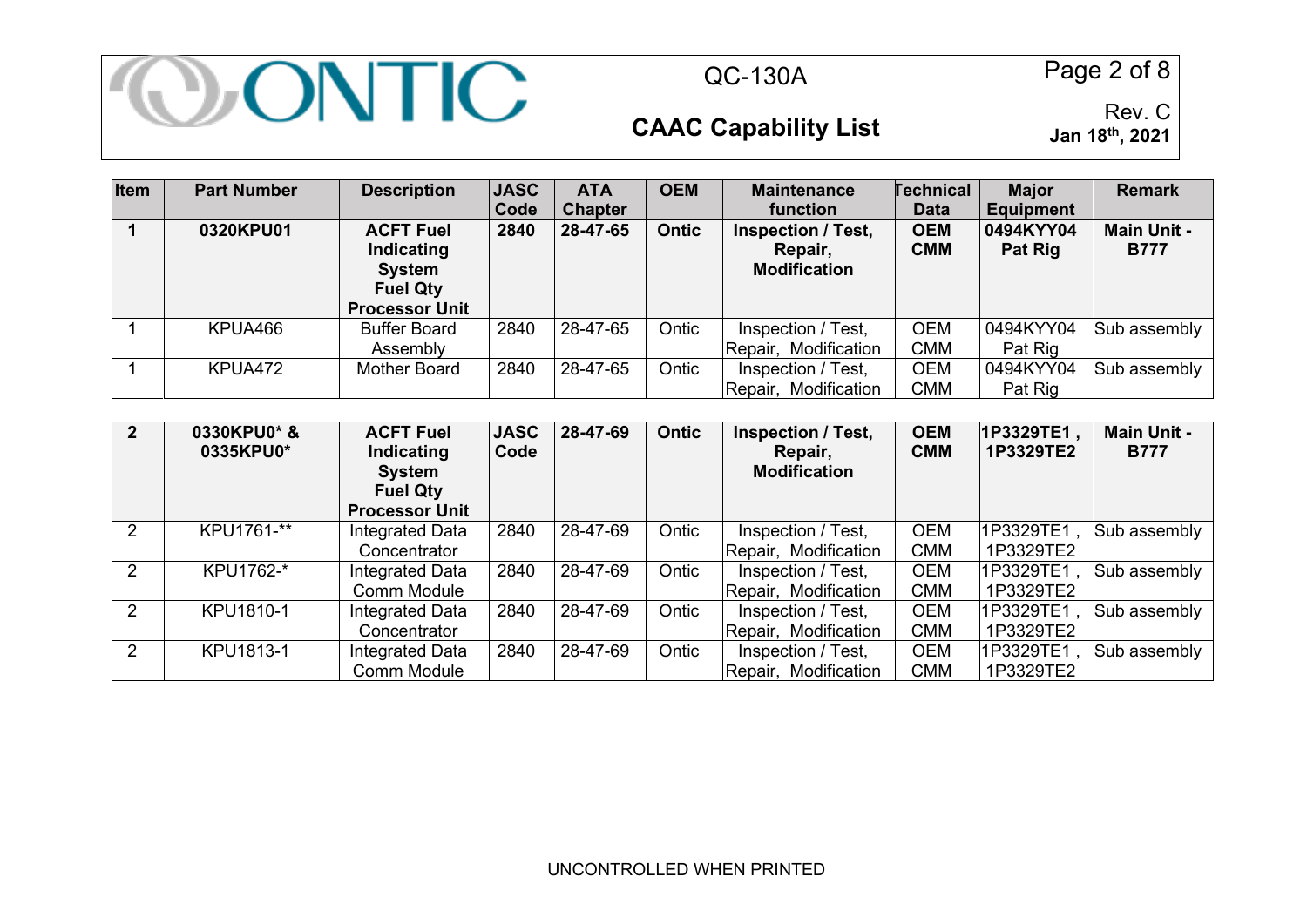

QC-130A Page 3 of 8

# **CAAC Capability List**

| Item         | <b>Part Number</b>               | <b>Description</b>                       | <b>JASC</b><br>Code | <b>ATA</b><br><b>Chapter</b> | <b>OEM</b>   | <b>Maintenance</b><br>function                              | <b>Technical</b><br><b>Data</b> | <b>Major</b><br><b>Equipment</b> | <b>Remark</b>              |
|--------------|----------------------------------|------------------------------------------|---------------------|------------------------------|--------------|-------------------------------------------------------------|---------------------------------|----------------------------------|----------------------------|
| $\mathbf{3}$ | 1407KID-01-02 &<br>1412KID-01-02 | <b>Fuel Quantity</b><br><b>Indicator</b> | 2841                | 28-42-22                     | <b>Ontic</b> | <b>Inspection / Test,</b><br>Repair,<br><b>Modification</b> | <b>OEM</b><br><b>CMM</b>        | <b>ROTE684</b>                   | <b>Main Unit -</b><br>A320 |
| 3            | KIDA480                          | Microprocessor<br>PCB (KG's)             | 2841                | 28-42-22                     | Ontic        | Inspection / Test,<br>Repair, Modification                  | <b>OEM</b><br><b>CMM</b>        | ROTE684                          | Sub assembly               |
| 3            | <b>KIDA480-1</b>                 | Microprocessor<br>PCB (KG's)             | 2841                | 28-42-22                     | Ontic        | Inspection / Test,<br>Repair, Modification                  | <b>OEM</b><br><b>CMM</b>        | ROTE684                          | Sub assembly               |
| 3            | KIDA482                          | <b>PSU PCB</b>                           | 2841                | 28-42-22                     | Ontic        | Inspection / Test,<br>Repair, Modification                  | <b>OEM</b><br><b>CMM</b>        | ROTE684                          | Sub assembly               |
| 3            | KIDA473                          | Microprocessor<br>PCB (LB's)             | 2841                | 28-42-22                     | Ontic        | Inspection / Test,<br>Repair, Modification                  | <b>OEM</b><br><b>CMM</b>        | ROTE684                          | Sub assembly               |
| 3            | <b>KIDA473-1</b>                 | Microprocessor<br>PCB (LB's)             | 2841                | 28-42-22                     | Ontic        | Inspection / Test,<br>Modification<br>Repair,               | <b>OEM</b><br><b>CMM</b>        | ROTE684                          | Sub assembly               |

| 1407KID-02-03&<br>1412KID-02-03 & | <b>Fuel Quantity</b><br>Indicator | <b>JASC</b><br><b>CODE</b> | 28-42-40 | Ontic | Inspection / Test.<br>Repair, | <b>OEM</b><br><b>CMM</b> | <b>ROTE684</b> | <b>Main Unit -</b><br>A320 |
|-----------------------------------|-----------------------------------|----------------------------|----------|-------|-------------------------------|--------------------------|----------------|----------------------------|
| 1422KID-02-03 &<br>1423KID-02-03  |                                   | 2481                       |          |       | <b>Modification</b>           |                          |                |                            |

|  | 6026-01 | <b>ACFT Fuel</b><br>Indicating<br><b>System</b><br><b>Integrated Refuel</b><br><b>Panel</b> | <b>JASC</b><br>Code<br>2840 | $ 28 - 48 - 01$ | Ontic | Inspection / Test.<br>Repair,<br><b>Modification</b> | <b>OEM</b><br><b>CMM</b> | <b>PS-TE0272</b> | <b>Main Unit -</b><br><b>B777</b> |
|--|---------|---------------------------------------------------------------------------------------------|-----------------------------|-----------------|-------|------------------------------------------------------|--------------------------|------------------|-----------------------------------|
|--|---------|---------------------------------------------------------------------------------------------|-----------------------------|-----------------|-------|------------------------------------------------------|--------------------------|------------------|-----------------------------------|

|  | 6026-0* | <b>ACFT Fuel</b><br>Indicating<br><b>System</b><br><b>Integrated Refuel</b><br>Panel | <b>JASC</b><br>Code<br>2840 | $ 28 - 48 - 06 $ | Ontic | <b>Inspection / Test,</b><br>Repair.<br><b>Modification</b> | <b>OEM</b><br><b>CMM</b> | TE69903-1.<br>TE69880-1 | <b>Main Unit -</b><br><b>B777</b> |
|--|---------|--------------------------------------------------------------------------------------|-----------------------------|------------------|-------|-------------------------------------------------------------|--------------------------|-------------------------|-----------------------------------|
|--|---------|--------------------------------------------------------------------------------------|-----------------------------|------------------|-------|-------------------------------------------------------------|--------------------------|-------------------------|-----------------------------------|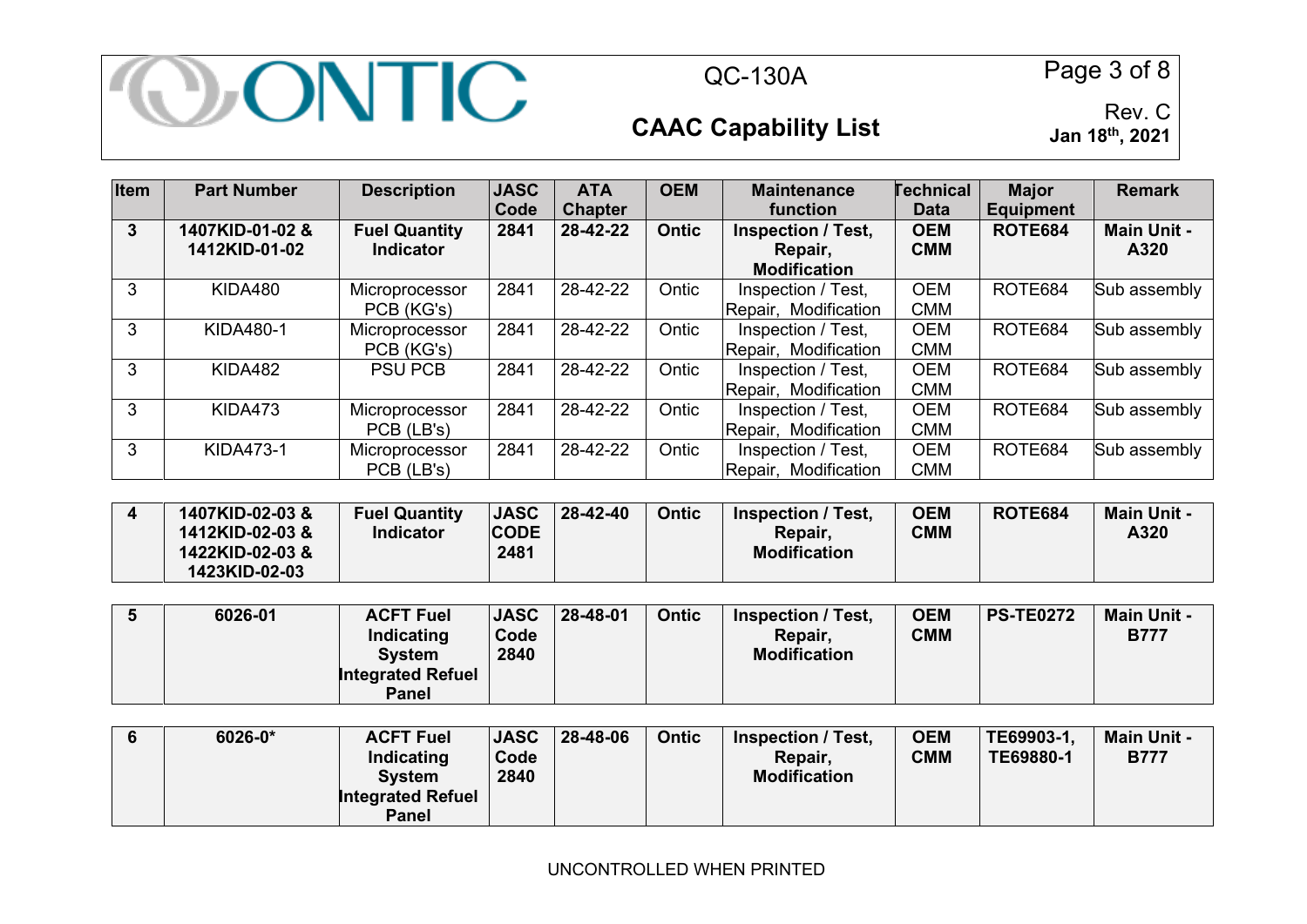

QC-130A Page 4 of 8

# **CAAC Capability List**

| <b>Item</b> | <b>Part Number</b>             | <b>Description</b>                                                    | <b>JASC</b><br>Code | <b>ATA</b><br><b>Chapter</b> | <b>OEM</b>   | <b>Maintenance</b><br>function                              | <b>Technical</b><br><b>Data</b> | <b>Major</b><br><b>Equipment</b> | <b>Remark</b>              |
|-------------|--------------------------------|-----------------------------------------------------------------------|---------------------|------------------------------|--------------|-------------------------------------------------------------|---------------------------------|----------------------------------|----------------------------|
|             | 796815-01-02 &<br>798021-01-02 | <b>ACFT Fuel</b><br>Indicating<br><b>System</b><br><b>Preselector</b> | 2840                | 28-42-39                     | <b>Ontic</b> | <b>Inspection / Test,</b><br>Repair,<br><b>Modification</b> | <b>OEM</b><br><b>CMM</b>        | <b>ROTE684</b><br>(T02627)       | <b>Main Unit -</b><br>A320 |

| <b>Preselector</b> |  | 796815-02-03&<br>798021-02-03 | <b>ACFT Fuel</b><br>Indicating<br>System | <b>JASC</b><br>Code<br>2840 | 28-42-45 | Ontic | Inspection / Test.<br>Repair,<br><b>Modification</b> | <b>OEM</b><br><b>CMM</b> | <b>ROTE684</b><br>(T02627) | <b>Main Unit -</b><br>A320 |
|--------------------|--|-------------------------------|------------------------------------------|-----------------------------|----------|-------|------------------------------------------------------|--------------------------|----------------------------|----------------------------|
|--------------------|--|-------------------------------|------------------------------------------|-----------------------------|----------|-------|------------------------------------------------------|--------------------------|----------------------------|----------------------------|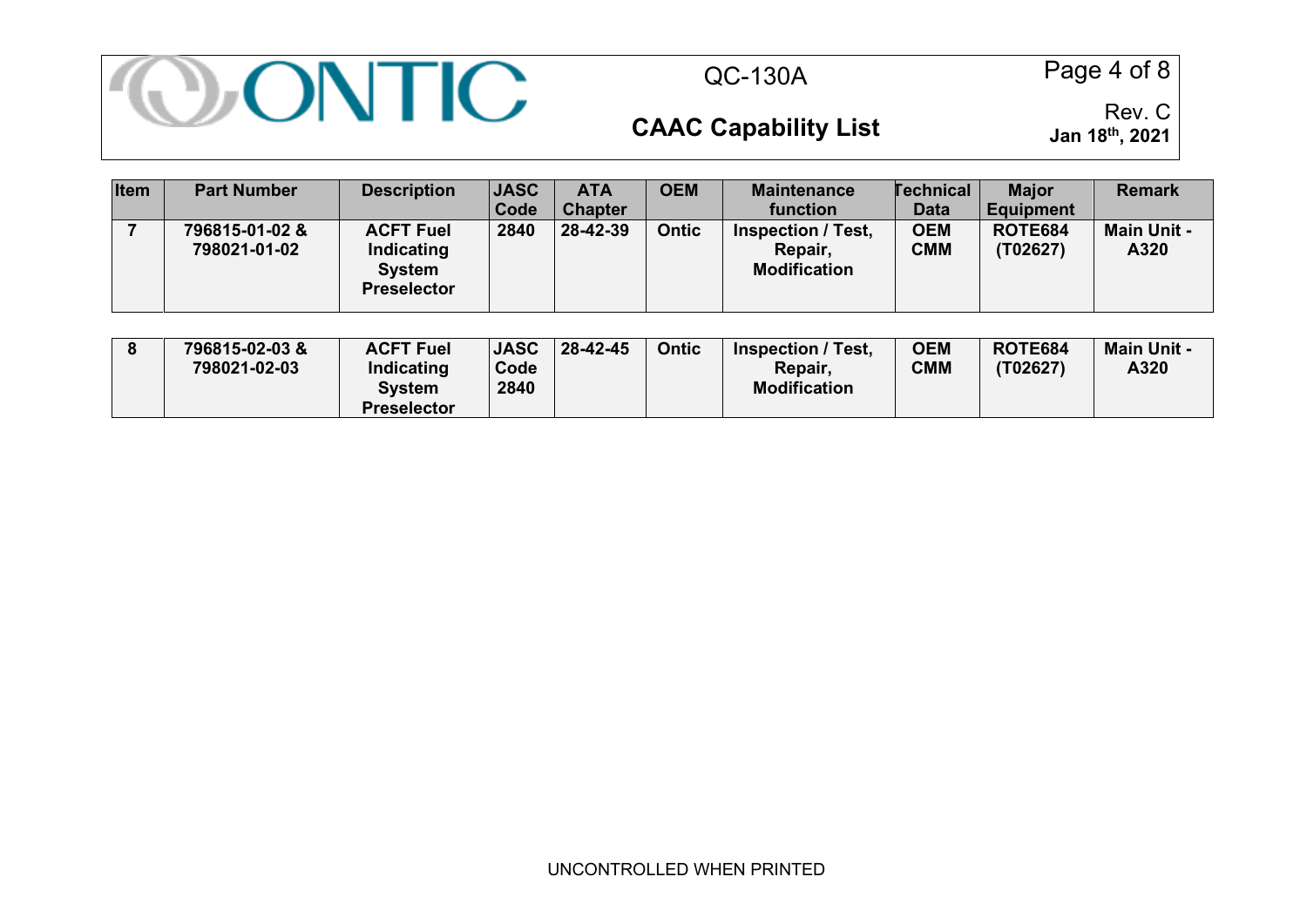

QC-130A Page 5 of 8

# **CAAC Capability List**

| Item | <b>Part Number</b> | <b>Description</b>                                          | <b>JASC</b> | <b>ATA</b>     | <b>OEM</b> | <b>Maintenance</b>                                | <b>Technical</b> | <b>Major</b>     | <b>Remark</b>              |
|------|--------------------|-------------------------------------------------------------|-------------|----------------|------------|---------------------------------------------------|------------------|------------------|----------------------------|
|      |                    |                                                             | Code        | <b>Chapter</b> |            | function                                          | <b>Data</b>      | <b>Equipment</b> |                            |
| 9    | SIC5059-04-0*0*    | <b>ACFT Fuel Qty</b><br><b>Indicator System</b><br>Computer | 2840        | 28-42-34       | Ontic      | <b>Inspection / Test,</b><br>Repair, Modification | <b>DEM CMM</b>   | <b>PS-TE0501</b> | <b>Main Unit -</b><br>A320 |
| 9    | <b>SICA229</b>     | <b>CPU Module</b>                                           | 2840        | 28-42-34       | Ontic      | Inspection / Test,<br>Repair, Modification        | <b>DEM CMM</b>   | <b>PS-TE0501</b> | Sub assembly               |
| 9    | <b>SIC6734</b>     | <b>CPU Module</b>                                           | 2840        | 28-42-34       | Ontic      | Inspection / Test,<br>Repair, Modification        | <b>DEM CMM</b>   | <b>PS-TE0501</b> | Sub assembly               |
| 9    | <b>SICA220</b>     | Card 5                                                      | 2840        | 28-42-34       | Ontic      | Inspection / Test,<br>Repair, Modification        | <b>DEM CMM</b>   | <b>PS-TE0501</b> | Sub assembly               |
| 9    | <b>SIC6699</b>     | Card 5                                                      | 2840        | 28-42-34       | Ontic      | Inspection / Test,<br>Repair, Modification        | <b>DEM CMM</b>   | <b>PS-TE0501</b> | Sub assembly               |
| 9    | <b>SICA232</b>     | <b>PSU</b>                                                  | 2840        | 28-42-34       | Ontic      | Inspection / Test,<br>Repair, Modification        | <b>DEM CMM</b>   | <b>PS-TE0501</b> | Sub assembly               |
| 9    | <b>SIC6737</b>     | <b>PSU</b>                                                  | 2840        | 28-42-34       | Ontic      | Inspection / Test,<br>Repair, Modification        | <b>DEM CMM</b>   | <b>PS-TE0501</b> | Sub assembly               |
| 9    | <b>SICA232-1</b>   | <b>PSU</b>                                                  | 2840        | 28-42-34       | Ontic      | Inspection / Test,<br>Repair, Modification        | <b>DEM CMM</b>   | <b>PS-TE0501</b> | Sub assembly               |
| 9    | SIC6737-1          | <b>PSU</b>                                                  | 2840        | 28-42-34       | Ontic      | Inspection / Test,<br>Repair, Modification        | <b>DEM CMM</b>   | <b>PS-TE0501</b> | Sub assembly               |
| 9    | <b>SICA232-2</b>   | <b>PSU</b>                                                  | 2840        | 28-42-34       | Ontic      | Inspection / Test,<br>Repair, Modification        | <b>DEM CMM</b>   | <b>PS-TE0501</b> | Sub assembly               |
| 9    | SIC6737-2          | <b>PSU</b>                                                  | 2840        | 28-42-34       | Ontic      | Inspection / Test,<br>Repair, Modification        | <b>DEM CMM</b>   | <b>PS-TE0501</b> | Sub assembly               |
| 9    | <b>SICA215</b>     | Rear Module                                                 | 2840        | 28-42-34       | Ontic      | Inspection / Test,<br>Repair, Modification        | <b>DEM CMM</b>   | <b>PS-TE0501</b> | Sub assembly               |
| 9    | <b>SIC6736</b>     | Rear Module                                                 | 2840        | 28-42-34       | Ontic      | Inspection / Test,<br>Repair, Modification        | <b>DEM CMM</b>   | <b>PS-TE0501</b> | Sub assembly               |
| 9    | <b>SICA285</b>     | Data Acquisition<br>Board                                   | 2840        | 28-42-34       | Ontic      | Inspection / Test,<br>Repair, Modification        | <b>DEM CMM</b>   | <b>PS-TE0501</b> | Sub assembly               |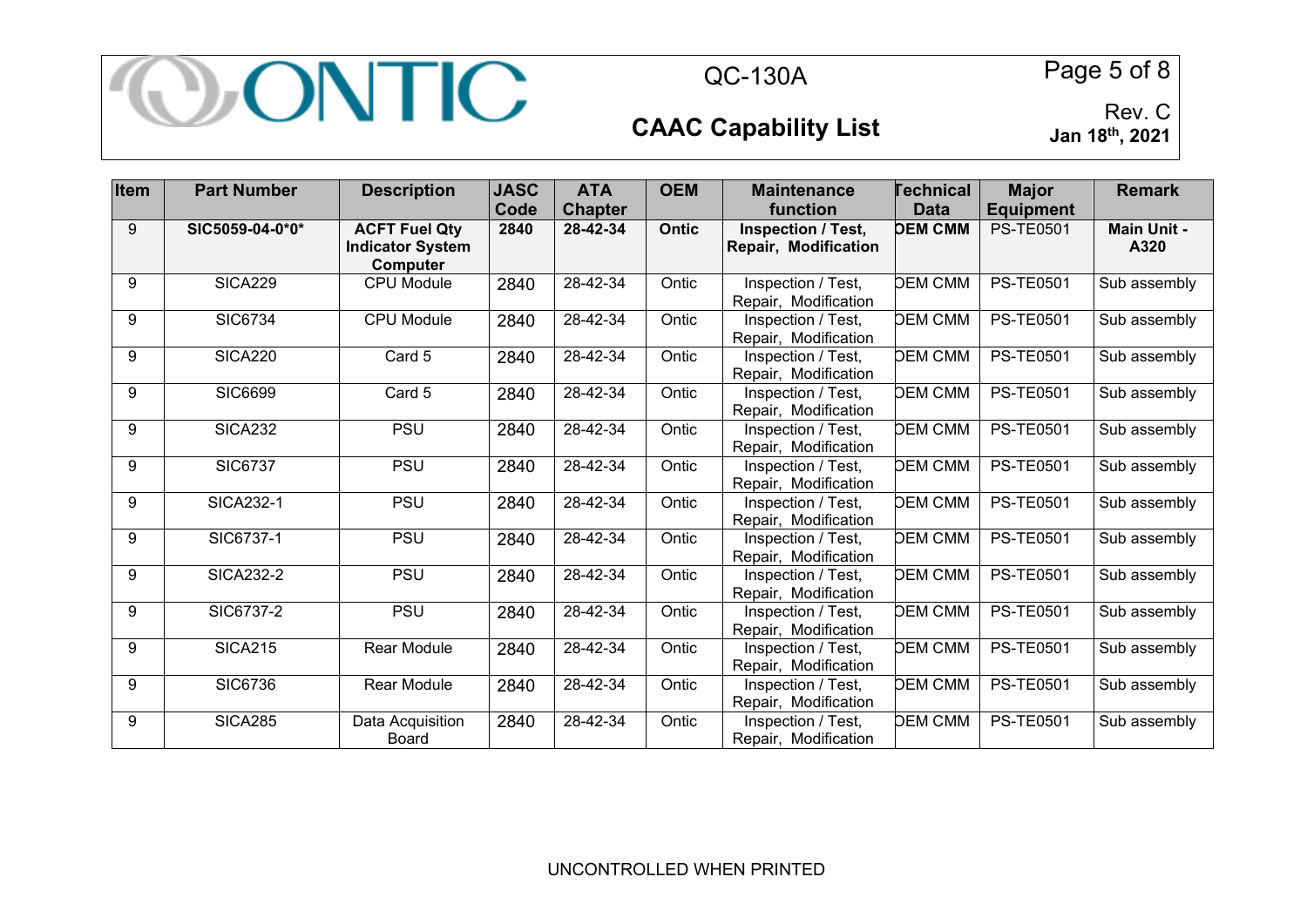

QC-130A Page 6 of 8

### **CAAC Capability List**

| Item | <b>Part Number</b> | <b>Description</b>      | <b>JASC</b> | <b>ATA</b>     | <b>OEM</b>   | <b>Maintenance</b>   | Technical   | <b>Major</b>      | <b>Remark</b>      |
|------|--------------------|-------------------------|-------------|----------------|--------------|----------------------|-------------|-------------------|--------------------|
|      |                    |                         | Code        | <b>Chapter</b> |              | function             | <b>Data</b> | <b>Equipment</b>  |                    |
| 10   | SIC5059-11-0*0*    | <b>ACFT Fuel Qty</b>    | 2840        | 28-42-36       | <b>Ontic</b> | Inspection / Test,   | <b>OEM</b>  | <b>PS-TE0501,</b> | <b>Main Unit -</b> |
|      |                    | <b>Indicator System</b> |             |                |              | Repair,              | <b>CMM</b>  | 1P3307TE2         | A320               |
|      |                    | Computer                |             |                |              | <b>Modification</b>  |             |                   |                    |
| 10   | <b>SICA280</b>     | <b>CPU Module</b>       | 2840        | 28-42-36       | Ontic        | Inspection / Test,   | <b>OEM</b>  | PS-TE0501,        | Sub assembly       |
|      |                    |                         |             |                |              | Repair, Modification | <b>CMM</b>  | 1P3307TE2         |                    |
| 10   | <b>SIC6765</b>     | <b>CPU Module</b>       | 2840        | 28-42-36       | Ontic        | Inspection / Test,   | <b>OEM</b>  | PS-TE0501,        | Sub assembly       |
|      |                    |                         |             |                |              | Repair, Modification | <b>CMM</b>  | 1P3307TE2         |                    |
| 10   | <b>SICA280-1</b>   | <b>CPU Module</b>       | 2840        | 28-42-36       | Ontic        | Inspection / Test,   | <b>OEM</b>  | PS-TE0501,        | Sub assembly       |
|      |                    |                         |             |                |              | Repair, Modification | <b>CMM</b>  | 1P3307TE2         |                    |
| 10   | SIC6765-1          | <b>CPU Module</b>       | 2840        | 28-42-36       | Ontic        | Inspection / Test,   | <b>OEM</b>  | PS-TE0501.        | Sub assembly       |
|      |                    |                         |             |                |              | Repair, Modification | <b>CMM</b>  | 1P3307TE2         |                    |
| 10   | <b>SICA285</b>     | Data Acquisition        | 2840        | 28-42-36       | Ontic        | Inspection / Test,   | <b>OEM</b>  | PS-TE0501,        | Sub assembly       |
|      |                    |                         |             |                |              | Repair, Modification | <b>CMM</b>  | 1P3307TE2         |                    |
| 10   | <b>SIC6869</b>     | Data Acquisition        | 2840        | 28-42-36       | Ontic        | Inspection / Test,   | <b>OEM</b>  | PS-TE0501,        | Sub assembly       |
|      |                    |                         |             |                |              | Repair, Modification | <b>CMM</b>  | 1P3307TE2         |                    |
| 10   | <b>SICA281</b>     | Card 5                  | 2840        | 28-42-36       | Ontic        | Inspection / Test,   | <b>OEM</b>  | PS-TE0501,        | Sub assembly       |
|      |                    |                         |             |                |              | Repair, Modification | <b>CMM</b>  | 1P3307TE2         |                    |
| 10   | <b>SIC6770</b>     | Card 5                  | 2840        | 28-42-36       | Ontic        | Inspection / Test,   | <b>OEM</b>  | PS-TE0501.        | Sub assembly       |
|      |                    |                         |             |                |              | Repair, Modification | <b>CMM</b>  | 1P3307TE2         |                    |
| 10   | SIC7029-1          | <b>PSU</b>              | 2840        | 28-42-36       | Ontic        | Inspection / Test,   | <b>OEM</b>  | PS-TE0501,        | Sub assembly       |
|      |                    |                         |             |                |              | Repair, Modification | <b>CMM</b>  | 1P3307TE2         |                    |
| 10   | <b>SICA282</b>     | <b>Rear Module</b>      | 2840        | 28-42-36       | Ontic        | Inspection / Test,   | <b>OEM</b>  | PS-TE0501,        | Sub assembly       |
|      |                    |                         |             |                |              | Repair, Modification | <b>CMM</b>  | 1P3307TE2         |                    |
| 10   | <b>SIC6744</b>     | <b>Rear Module</b>      | 2840        | 28-42-36       | Ontic        | Inspection / Test,   | <b>OEM</b>  | PS-TE0501,        | Sub assembly       |
|      |                    |                         |             |                |              | Repair, Modification | <b>CMM</b>  | 1P3307TE2         |                    |
| 10   | SIC8103            | <b>Rear Module</b>      | 2840        | 28-42-36       | Ontic        | Inspection / Test,   | <b>OEM</b>  | PS-TE0501,        | Sub assembly       |
|      |                    |                         |             |                |              | Repair, Modification | <b>CMM</b>  | 1P3307TE2         |                    |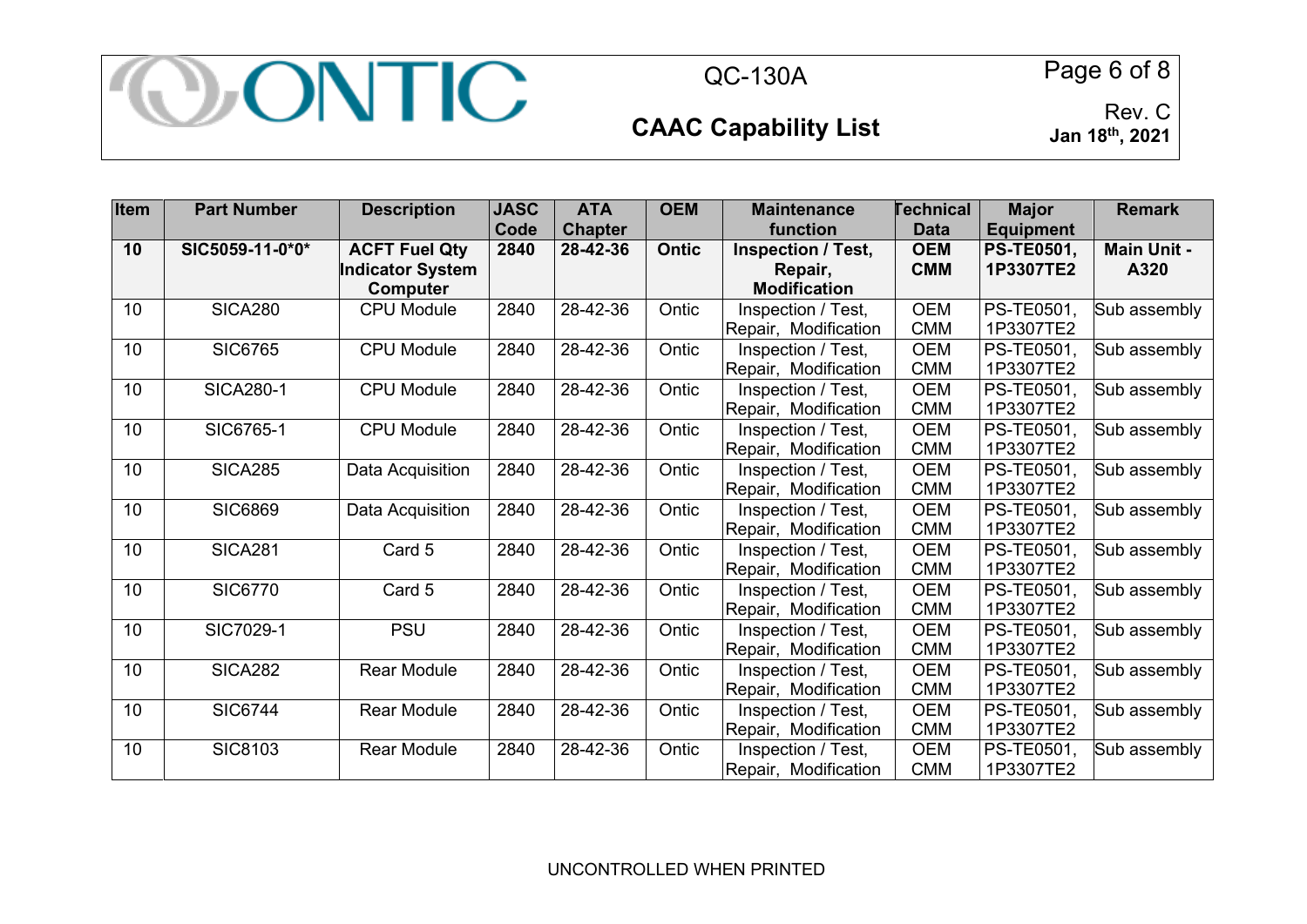

QC-130A Page 7 of 8

**CAAC Capability List** 

| Item | <b>Part Number</b> | <b>Description</b>                                          | <b>JASC</b><br>Code | <b>ATA</b><br><b>Chapter</b> | <b>OEM</b>   | <b>Maintenance</b><br>function                              | <b>Technical</b><br><b>Data</b> | <b>Major</b><br><b>Equipment</b> | <b>Remark</b>              |
|------|--------------------|-------------------------------------------------------------|---------------------|------------------------------|--------------|-------------------------------------------------------------|---------------------------------|----------------------------------|----------------------------|
| 11   | SIC5059-12-0308    | <b>ACFT Fuel Qty</b><br><b>Indicator System</b><br>Computer | 2840                | 28-42-42                     | <b>Ontic</b> | <b>Inspection / Test,</b><br>Repair,<br><b>Modification</b> | <b>OEM</b><br><b>CMM</b>        | 1P3307TE2                        | <b>Main Unit -</b><br>A320 |
| 11   | <b>SICA302</b>     | <b>CPU Module</b>                                           | 2840                | 28-42-42                     | Ontic        | Inspection / Test,<br>Repair, Modification                  | <b>OEM</b><br><b>CMM</b>        | 1P3307TE2                        | Sub assembly               |
| 11   | <b>SIC6922</b>     | <b>CPU Module</b>                                           | 2840                | 28-42-42                     | Ontic        | Inspection / Test,<br>Repair, Modification                  | <b>OEM</b><br><b>CMM</b>        | 1P3307TE2                        | Sub assembly               |
| 11   | <b>SICA316</b>     | Data Acquisition                                            | 2840                | 28-42-42                     | Ontic        | Inspection / Test,<br>Repair, Modification                  | <b>OEM</b><br><b>CMM</b>        | 1P3307TE2                        | Sub assembly               |
| 11   | <b>SICA308-1</b>   | Card 5                                                      | 2840                | 28-42-42                     | Ontic        | Inspection / Test,<br>Repair, Modification                  | <b>OEM</b><br><b>CMM</b>        | 1P3307TE2                        | Sub assembly               |
| 11   | SIC6923-1          | Card 5                                                      | 2840                | 28-42-42                     | Ontic        | Inspection / Test,<br>Repair, Modification                  | <b>OEM</b><br><b>CMM</b>        | 1P3307TE2                        | Sub assembly               |
| 11   | <b>SICA277</b>     | <b>PSU</b>                                                  | 2840                | 28-42-42                     | Ontic        | Inspection / Test,<br>Repair, Modification                  | <b>OEM</b><br><b>CMM</b>        | 1P3307TE2                        | Sub assembly               |
| 11   | <b>SIC6804</b>     | <b>PSU</b>                                                  | 2840                | 28-42-42                     | Ontic        | Inspection / Test,<br>Repair, Modification                  | <b>OEM</b><br><b>CMM</b>        | 1P3307TE2                        | Sub assembly               |
| 11   | <b>SICA277-1</b>   | <b>PSU</b>                                                  | 2840                | 28-42-42                     | Ontic        | Inspection / Test,<br>Repair, Modification                  | <b>OEM</b><br><b>CMM</b>        | 1P3307TE2                        | Sub assembly               |
| 11   | SIC6804-1          | <b>PSU</b>                                                  | 2840                | 28-42-42                     | Ontic        | Inspection / Test,<br>Repair, Modification                  | <b>OEM</b><br><b>CMM</b>        | 1P3307TE2                        | Sub assembly               |
| 11   | <b>SICA305-1</b>   | <b>Rear Module</b>                                          | 2840                | 28-42-42                     | Ontic        | Inspection / Test,<br>Repair, Modification                  | <b>OEM</b><br><b>CMM</b>        | 1P3307TE2                        | Sub assembly               |
| 11   | <b>SIC6925</b>     | <b>Rear Module</b>                                          | 2840                | 28-42-42                     | Ontic        | Inspection / Test,<br>Repair, Modification                  | <b>OEM</b><br><b>CMM</b>        | 1P3307TE2                        | Sub assembly               |